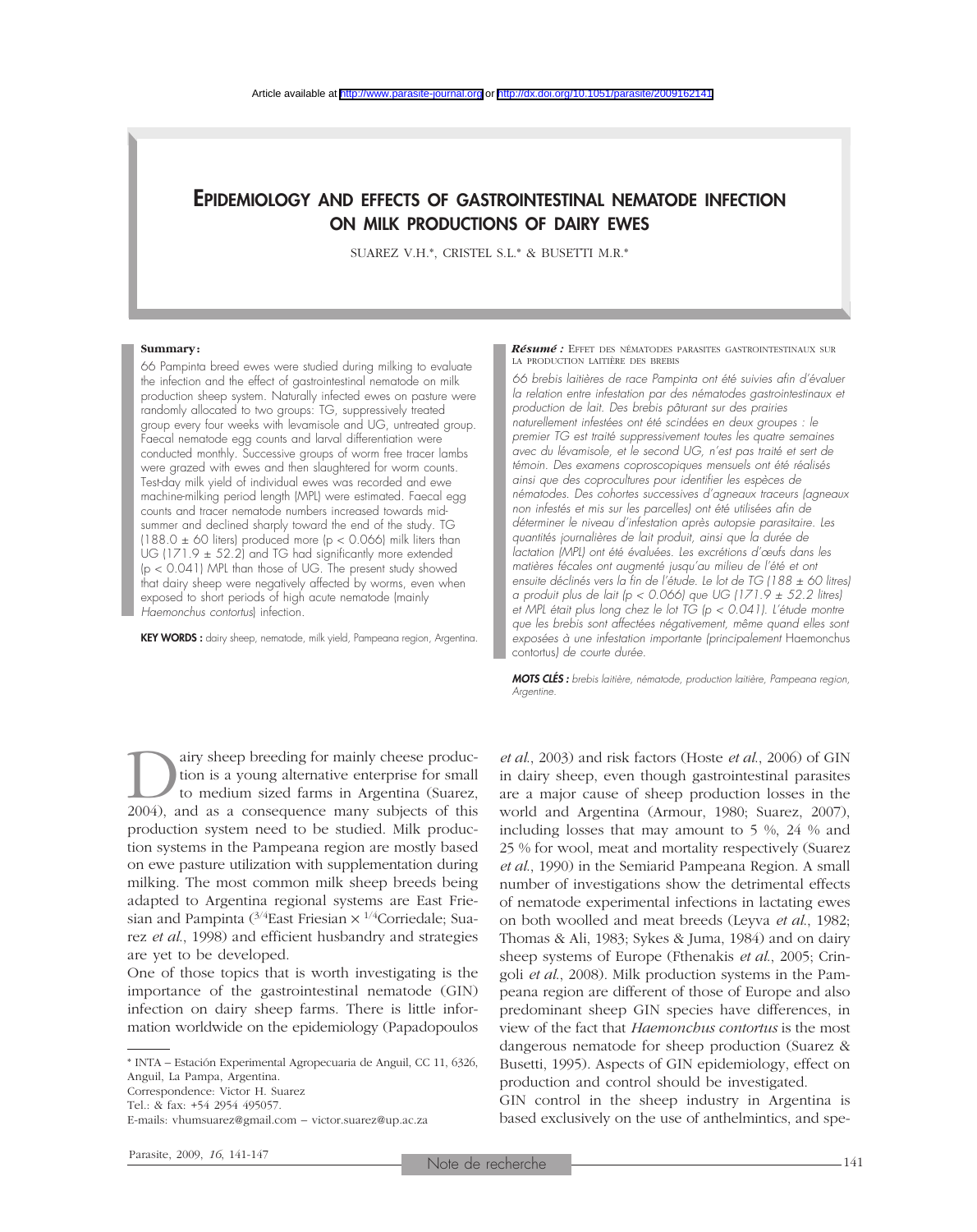cifically in dairy sheep systems, veterinarians recommend at least two drenches for ewes per year. However, the recent diagnostics of anthelmintic resistance on several dairy farms (Suarez, unpublished data) indicates the need for alternative control strategies based on the knowledge of the local epidemiology of nematode infections in dairy sheep systems.

The aim of the present investigation was to determine the effects of GIN under natural grazing conditions on dairy sheep milk production and to study the nematode infection on adult milk sheep under a grazing system in the Semiarid Pampeana Region of Argentina.

# MATERIALS AND METHODS

### LOCATION AND MANAGEMENT

The experiment was carried out at the INTA<br>- Anguil Agricultural Experiment Station (La Pampa<br>province, Argentina) from October 2006 to May<br>2007. – Anguil Agricultural Experiment Station (La Pampa province, Argentina) from October 2006 to May 2007.

66 Pampinta breed ewes were studied during machine milking from 70 days after lambing until they were dried off during May.

The dairy system comprised a lambing period during August and weaning 45 days after birth. Thereafter, 66 ewes were exclusively machine milked once daily during the morning and grazed on lucerne pasture together with 38 other untreated ewes that were not in the study at a stocking rate of four ewes per ha. At each milking an additional 300 g of corn was fed per ewe.

#### EXPERIMENTAL DESIGN

In late October all the ewes that lambed between 10<sup>th</sup> August and 10<sup>th</sup> September, were blocked according to milk production level during the first 34 days of milk recording, age, number of lactations, lamb date and type of birth were randomly allocated to one of two treatment groups. Treated group, TG: ewes (n = 32), were treated every four weeks with levamisole (8 mg/ kg subcutaneously) from November 1st and served as a negligible parasitized group and not to evaluate any kind of nematode control; Untreated group, UG: ewes  $(n = 34)$ , were untreated and served as a naturally nematode infected group.

Three ewe levels of production were performed from previous 34 days of milk yield: high producer (n = 20; mean milk yield of 2,2 liters/day/ewe); medium producer ( $n = 24$ ; mean yield of 1,43 l/day/ewe); low producer ( $n = 22$ ; mean milk yield of 0.99 l/day/ewe).

Ewe parity number was grouped into three categories corresponding to the sixth or more parities  $(n = 12)$ , to the second up to fifth parities  $(n = 40)$  and to the first parity ( $n = 12$ ). The number of parities coincides with the age of each ewe.

#### PARASITOLOGICAL MEASUREMENTS

From October 5<sup>th</sup> individual faecal nematode egg counts were conducted monthly using the modified McMaster technique (Roberts & O´Sullivan, 1949). Faecal cultures were similarly done monthly per ewe group for assessing the generic composition of ewe nematode populations according to Suarez (1997).

Tracer lambs: 16 lambs between three and seven months of age, maintained worm free 15 days after having been drenched with levamisole (8 mg/kg subcutaneously), were used. From October 10th two lambs were placed on the pasture together with the trial ewes every month for 25 days and were then slaughtered for worm recovery after having been stabled for 12 days under worm free conditions. Necropsy procedures and worm burden estimates were done according to Suarez (1997).

### MEASUREMENTS OF ANIMAL PRODUCTION

From November 1st, the health of each ewe was assessed daily at milking and her milk production in liters was recorded using the recording jars in the milking parlor. Likewise, total milk production (TMP) and machine-milking period length (MML) for each ewe were estimated, commencing from the date of the first treatment (November 1st).

Body condition and live weight were also recorded monthly. Eight animals were culled during the trial due to mastitis or pneumonia and their data were not considered for statistical analysis.

#### STATISTICAL ANALYSIS

Analysis of variance was conducted with the mixed models procedure of InfoStat Statistical Software (2007). The following fixed effects were included in the models for milk production per ewe as explanatory variables: treatment group (TG and UG), ewe milk production level, ewe parity number and ewe type of birth (triplets, twins or single) and the interactions of treatment group with the factors milk production level, parity number and type of birth. The interval (number of days) between lambing to first drenching date was used as covariable.

Faecal egg counts were  $log(x + 1)$  transformed before being analyzed. Differences among least-square means were tested using F test from ANOVA table. The numbers of ewes of each group, of which the milk production dropped below 200 ml and were thus removed prematurely from the trial, were analyzed by Chi2 analysis.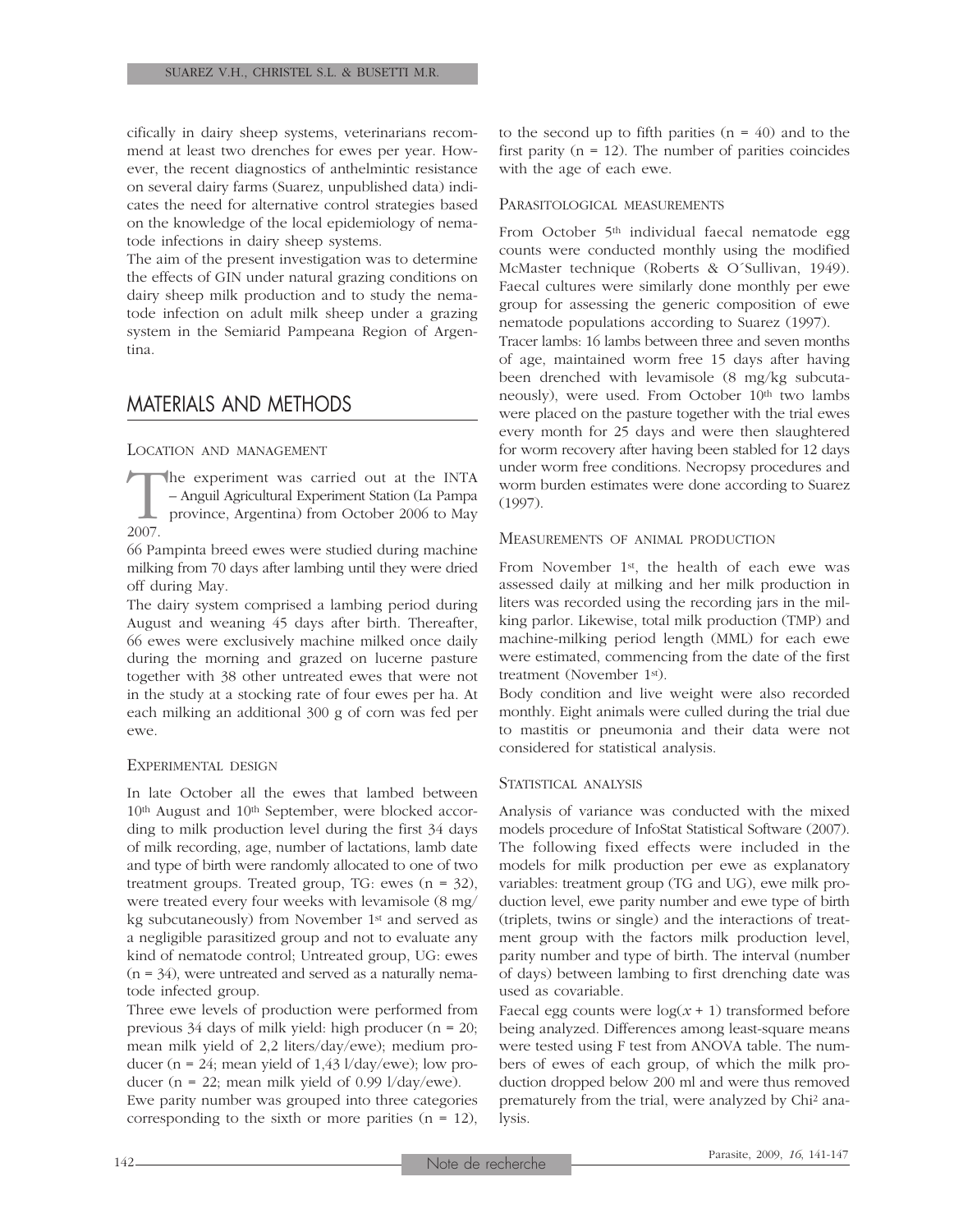## RESULTS

#### PARASITOLOGICAL PARAMETERS

Figure 1 shows the ewe worm faecal egg counts<br>over the course of the trial period. Initially, bet-<br>ween October and November, the faecal egg<br>counts dropped to low levels, which persisted for a over the course of the trial period. Initially, between October and November, the faecal egg counts dropped to low levels, which persisted for a further 80 days. In January, after high rainfalls the mean faecal egg count of UG group increased significantly  $(p < 0.0001)$  to a peak of 2104 in February. These egg count levels sharply decline to 314 eggs per g in early March and then the mean egg counts of the UG group



Fig. 1. – Mean faecal egg counts of the milking ewes during the experiment period. UG: untreated group; TG: monthly treated group.

remained at low levels until the end of the experiment. Faecal cultures showed that *Haemonchus* sp. (94.2 to 99.9 %) was the predominant nematode from egg counts.

After their first treatment, the TG group had negligible faecal egg counts throughout the trial.

At the start of the observations, tracer lambs that grazed during October had low worm burdens (Table I), with *Nematodirus* spp. dominant. The following three tracer pairs (November, December and January) showed a decrease in numbers of *Nematodirus* spp. and a slow increase of *Haemonchus* sp. populations. During February and March the highest numbers of nematodes were recovered, mostly *Haemonchus contortus*. Then during the last two months of the observations, worm burdens, principally *H. contortus*, dropped.

#### MILK PRODUCTION

While the mean milk production of the UG group remained at the same level from November to December, that of the TG group showed a small non-significant increase  $(p < 0.35)$  after the first treatment (Fig. 2). Thereupon, both groups showed similar patterns during the following two months of the experiment, with nonsignificant differences between treated and untreated groups. In contrast, milk production during February and March was significantly ( $p < 0.059$ ) larger in the TG than in the UG group (Fig. 2).

Table II summarizes the milk production data. Over the entire trial period the 81 ml (9.36 %) difference per day per ewe, between the  $171.9 \pm 52.2$  liters of TMP of the UG group and the  $188.0 \pm 60$  liters of the TG group, approached significance ( $p < 0.066$ ).

| Month    | Haemon.  | Telador.       | Trichost. | Nemato.  | Total  |
|----------|----------|----------------|-----------|----------|--------|
| October  | 156      | 46             | $\theta$  | 710      | 910    |
|          | 10       | 30             | $\theta$  | 2,133    | 2,133  |
| November | 110      | 110            | 10        | 610      | 840    |
|          | 117      | $\overline{0}$ | $\theta$  | 540      | 660    |
| December | $\theta$ | $\overline{0}$ | $\theta$  | 10       | 10     |
|          | 278      | $\overline{0}$ | 12        | 454      | 744    |
| January  | 118      | 108            | $\theta$  | 200      | 426    |
|          | 340      | $\overline{0}$ | $\Omega$  | 250      | 590    |
| February | 8,800    | $\theta$       | $\theta$  | 96       | 8,896  |
|          | 2,500    | $\Omega$       | $\Omega$  | $\theta$ | 2,500  |
| March    | 8,804    | 108            | 800       | 320      | 10,032 |
|          | 5,474    | $\overline{0}$ | 328       | 466      | 6,268  |
| April    | 898      | 20             | 100       | 200      | 1,218  |
|          | 1,250    | $\overline{0}$ | 134       | 400      | 1,784  |
| May      | 112      | $\overline{0}$ | 74        | 772      | 958    |
|          | 110      | $\Omega$       | 120       | 700      | 930    |

Haemon: *Haemonchus contortus*; Telador: *Teladorsagia circumcincta*; Trichost: *Trichostrongylus colubriformis*; Nemato: *Nematodirus* spp. Table I. - Total number of gastrointestinal nematodes recovered from tracer lambs.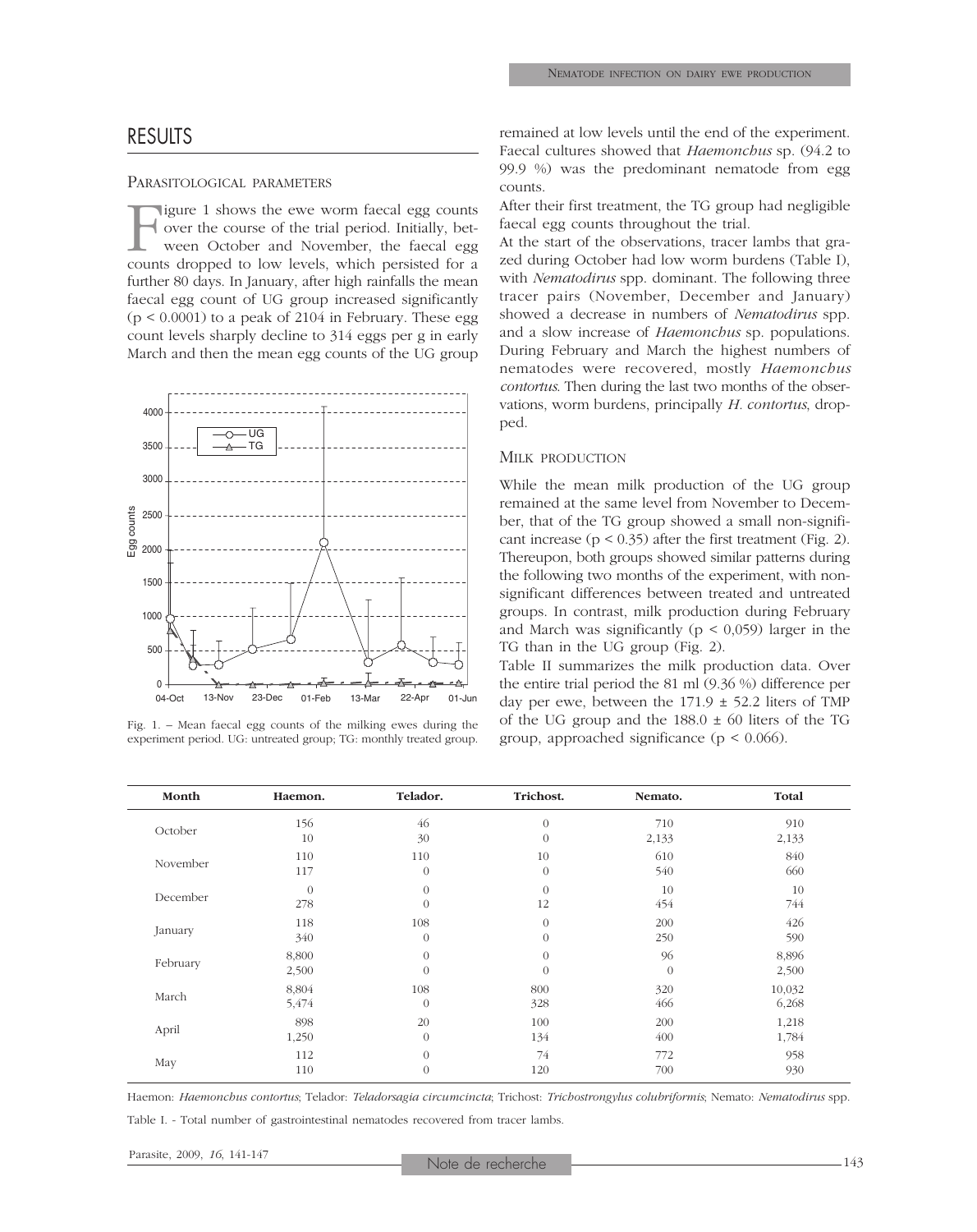

Fig. 2. – Total and mean milk production per group on sampling days. UG: untreated group and TG: monthly treated group.

The machine-milking period length (MML) of the TG group was significantly ( $p < 0.041$ ) larger than that of the UG group. Table II shows the mean total milk production, mean milk yield differences between January and March and the MML of the ewe groups.

The other explanatory factors that were found to be significant in the linear mixed model of overall milk production parameters were the ewe milk production

| <b>Variables</b>            | Groups          | Mean<br>$(\pm$ SEM)                                      |                    | Minimum Maximum |
|-----------------------------|-----------------|----------------------------------------------------------|--------------------|-----------------|
| TPM (liters)                | UG<br>TG        | $171.9 \pm 52.2$<br>$\pm$ 60.1<br>188.0                  | 85<br>81           | 285<br>339      |
| <b>MYDif</b><br>(l/ewe/day) | UG<br>TG        | $0.74 \pm 0.40^{\circ}$<br>$0.60 \pm 0.37^{\rm b}$       | $-0.16$<br>$-0.18$ | 1.70<br>1.53    |
| MML (days)                  | UG<br><b>TG</b> | $\pm 30.7^{\circ}$<br>193.0<br>$204.90 \pm 25.6^{\circ}$ | 112<br>133         | 223<br>223      |

<sup>a, b</sup> Within a trait, means with different superscript differ ( $p < 0.05$ ).

Table II. – Mean (± SEM) and ranges of total milk production (TMP), January-March difference in milk yield (MYDif) and machine-milking period length (MML) for levamisole treated (TG) and untreated (UG) groups.

level and ewe parity number for MML. There was no significant interaction between the treatments (TG and UG) and any the explanatory factors analysed (ewe milk production level, ewe parity number or type of birth), nor was there any effect of the interval in days between lambing to first drenching date. The productive response to treatment was independent of the mentioned variables. The mean total milk production, mean milk yield differences between January and March and MML for the two treated groups classified by blocks of ewe production level and parity number are shown in Table III.

In May, the number of ewes of the untreated UG group, of which the milk production dropped below 200 to zero ml and thus had to be withdrawn, was higher (Chi<sup>2</sup> 9.05;  $p < 0.003$ ) than that of the TG. Table IV illustrates the number of ewes of each group that dropped out of the trial from March.

The trial ewes were in good health and body condition and there were no significant differences ( $p < 0.88$ ) between groups in ewe live weight during the entire study. The initial and end mean live weight of UG

| <b>Variables</b> |        | Means $(\pm$ SEM) |                |                |                |                |                |
|------------------|--------|-------------------|----------------|----------------|----------------|----------------|----------------|
|                  | Groups | HY                | MY             | I.Y            | <b>HP</b>      | <b>MP</b>      | <b>FP</b>      |
| TMP (liter)      | UG     | $224 \pm 40$      | $179 \pm 31$   | $121 \pm 22$   | $143 \pm 49$   | $181 \pm 57$   | $171 \pm 38$   |
|                  | TG     | $239 \pm 56$      | $196 \pm 30$   | $125 \pm 30$   | $148 \pm 47$   | $197 \pm 67$   | $197 \pm 39$   |
| <b>MYDif</b>     | UG     | $1.05 \pm 0.3$    | $0.69 \pm 0.4$ | $0.53 \pm 0.3$ | $0.80 \pm 0.3$ | $0.74 \pm 0.4$ | $0.70 \pm 0.5$ |
| (l/ewe/day)      | TG     | $0.96 \pm 0.3$    | $0.49 \pm 0.3$ | $0.36 \pm 0.1$ | $0.55 \pm 0.3$ | $0.65 \pm 0.4$ | $0.49 \pm 0.3$ |
| MML (day)        | UG     | $201 \pm 32$      | $197 \pm 25$   | $182 \pm 34$   | $185 \pm 39$   | $204 \pm 21$   | $171 \pm 34$   |
|                  | TG     | $208 \pm 25$      | $212 \pm 17$   | $193 \pm 32$   | $199 \pm 20$   | $218 \pm 13$   | $174 \pm 30$   |

Table III. – Mean (± SEM) total milk production (TMP), January-March difference in milk yield (MYDif) and machine-milking period length (MML) for levamisole treated (TG) and untreated (UG) groups, blocked by ewe milk yield level (high yield level: HY; medium yield level: MY; low yield level: LY) and ewe parity (sixth or more parities: HP; second up to fifth parities: MP; first parity: FP).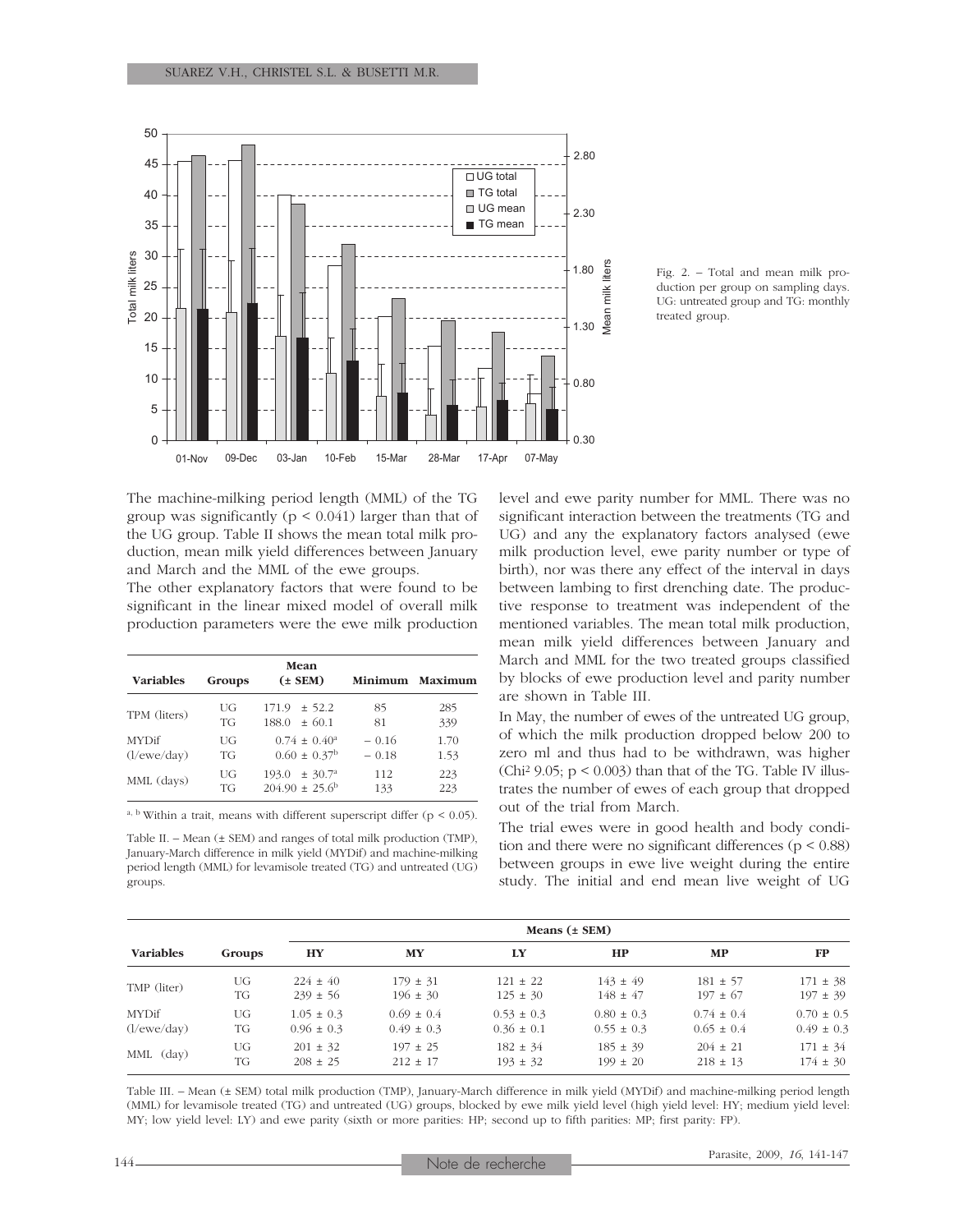| <b>Date</b>            | Group    | <b>Number</b><br>of ewes<br>remaining | <b>Number</b><br>of ewes<br>removed | Chi <sup>2</sup>   |
|------------------------|----------|---------------------------------------|-------------------------------------|--------------------|
| March 15 <sup>th</sup> | UG<br>TG | 31<br>32                              | 3                                   | 1.50/p < 0.09      |
| April 17 <sup>th</sup> | UG<br>TG | 21<br>27                              | 13<br>5                             | 4.25/p < 0.04      |
| May 7 <sup>th</sup>    | UG<br>TG | 13<br>24                              | 21<br>8                             | $9.05/p \le 0.003$ |

Table IV. – Contingency tables of the number of ewes that remained in milk and ewes that were removed from the trial because their milk production declined below the threshold level for ceased towards the end of the study. UG: untreated group and TG: monthly treated group.

ewes were respectively  $86.5 \pm 13.1$  kg and  $88.9$  0  $\pm$ 15,2 kg and the corresponding mean live weight for TG ewes were  $84.8 \pm 12.5$  kg and  $87.5 \pm 14.9$  kg.

# **DISCUSSION**

 $\prod_{bri}$ In common with previous reports for the region, *H. contortus* was the most prevalent nematode species and *Nematodirus* spp., *Trichostrongylus colubriformis* and *Teladorsagia circumcincta* were less so (Suarez & Busetti, 1995). Likewise, faecal egg counts of lactating ewes declined initially from October to November, probably after their post-partum faecal egg count peak (Fig. 1), before those of the UG group started rising to a peak early in February. In contrast, the egg counts of TG dropped practically to zero after the first treatment and remained thus until the end of the trial. Suarez (1986) showed that ewes lambing in late winter experienced a post-parturient raise in egg counts during their first two month of lactation, mainly due to *H. contortus* acquired previously, as it seems in the present trial.

The rainfall during the first three months of the trial was only 45 % of the 70-year average at the Experimental Station. It seems likely that this low rainfall in mid-spring, in addition to the fact that a third of the ewes were treated monthly, were responsible for the small initial worm counts of the tracer lambs until mid-January. However, under these adverse initial conditions for nematode survival, pasture larval availability reach risk levels when weather conditions become more favorable from February.

Contrary to what would generally be expected, suppressive monthly anthelmintic treatment did not improve milk production in the first part of the trial, during the period of highest production. Unfortunately for the investigation, during this period the larval availability in the pastures was low. Even though a non-significant ( $p < 0.35$ ) response trend after the first treatment (1st November) seemed to be detected, perhaps the performance of some ewes was affected by previous resident worm burdens. But monthly treatments did have an effect in total, since significantly  $(P < 0.003)$ more treated than untreated ewes remained in milk until the end of the trial period. This negative effect occurred mainly during a short summer period of three months, at a stage when nematode pasture availability for the ewes was the highest of the study.

The milk production response to treatment suggests that, irrespectively of the genetic production level or number of parities of the ewes, under the design conditions in the trial, treatment mostly improved the milk production by means of the length of the milking period. Fthenakis *et al*. (2005), also concluded that antiparasitic treatments provided a longer protection of animals against new parasitic infections and contributed to lactation persistence.

In dairy cows many studies with controversial results have been carried out to assess whether anthelmintic treatment have a beneficial effect. The review of Gross *et al*. (1999) showed that in general there was an economical profit from treatments, with a median increase of 0.63 kg of milk per cow per day over that of untreated cows.

On the other hand, there are few corresponding references on dairy sheep, as the sheep industry was primarily focused on wool or meat, in which milk production is only considered a maternal aptitude or capacity to rear their lambs. The first available studies with quantitative data were carried out on experimentally infected lactating wool-meat breed ewes and all showed significant effect of nematode infections on production. Sheep infected with 28,000 larvae of *T. circumcincta* showed a 17 % reduction in the milk production (Leyva *et al*., 1982) compared to worm free controls. Likewise, Thomas & Ali (1983), who compared the milk yield of ewes orally infected weekly with 2,500 *H. contortus* larvae during pregnancy and lactation, reported a marked weight loss and reduction of 23 % in milk yield. One trial carried out in commercial dairy sheep farms showed a significant (8.9 %) increase in milk yield in ewes treated before and after parturition compared to controls (Juste Jordán & García Pérez, 1991). Likewise, Cringoli *et al*. (2008) showed a significant increase in milk production of dairy sheep that ranged from 19 % to 44 % improvement in milk yield after strategic anthelmintic treatments.

Hoste & Chartier (1993), reported that high producer dairy goats responded better to anthelmintic treatment than the other low producers. Machine-milked goats infected three times at 50 days intervals with 10,000 *T. colubriformis* and 5,000 *H. contortus* third-stage larvae showed a general reduction in flock milk yield of 2.5-10 % whereas that of the best producers was 13-25 %. Hoste *et al*. (2006) working with dairy ewes,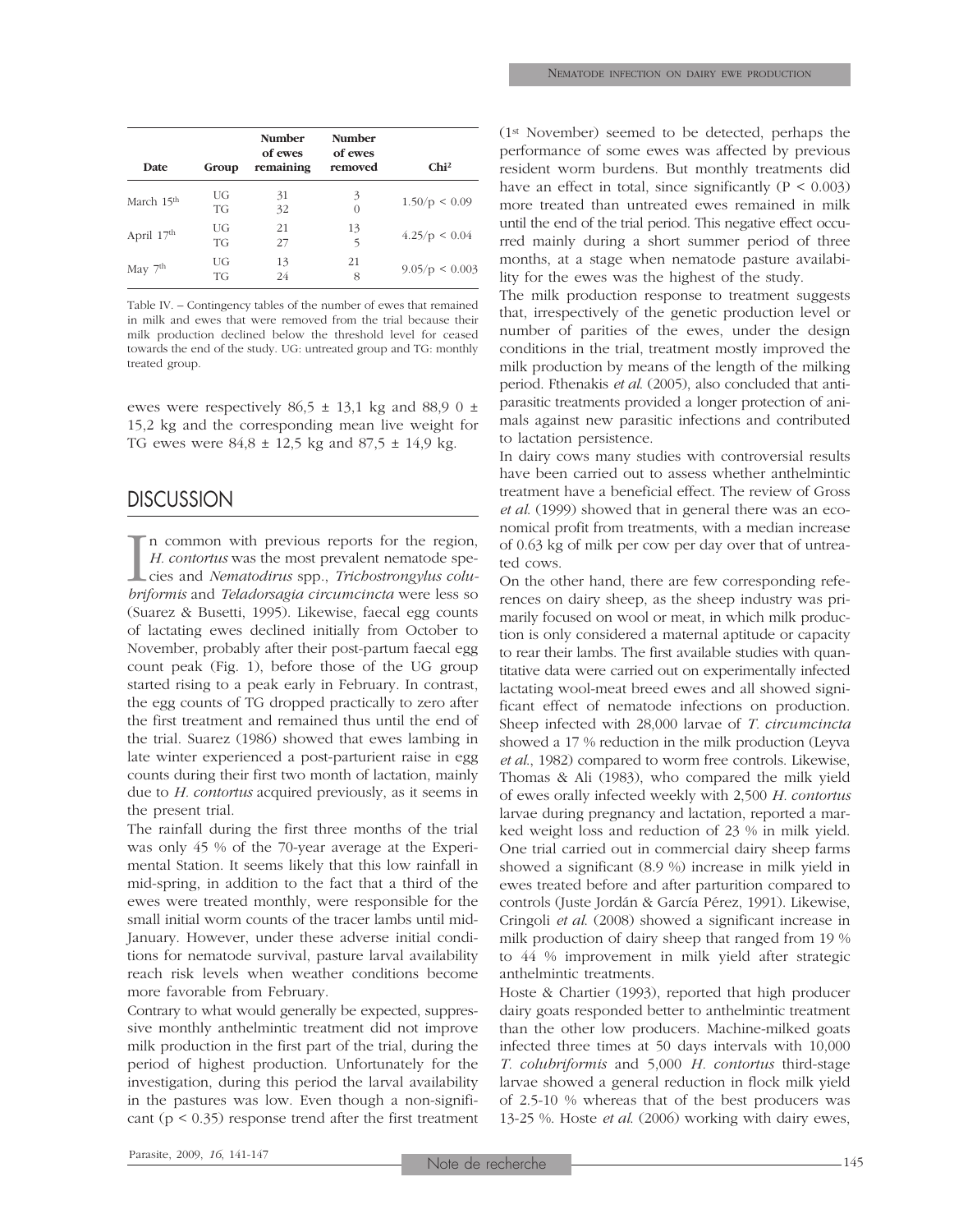showed higher levels of infections in the primiparous ewes than in the multiparous ewes. In contrast, the present study failed to detect a significant interaction between anthelmintic treatment and the ewe previous milk production level or according to ewe parity number. However, it should be kept in mind that this trial was started 70 days after lambing, at which stage the Pampinta sheep breed are know already to have produce about the 40 % of the total milk production (Suarez, 2004). Therefore at the start of the trial a high proportion of the milk yield would probably have been lost. In addition, by the time the trial commenced, the well-know negative effect of peri-parturient relaxation in resistance (Connan, 1976) will have come to an end already. Despite this fact a significant difference of 9.36 % was recorded in favor of the treated ewes.

Something else to consider is that the two most common dairy breeds in Argentina appear to be more susceptible to nematodes than other wool-meat breeds reared in the same environment. It is probable that such high producers of milk, meat and wool are constantly on a knife-edge as regards a balance between energy required for production and mounting an effective immune response to nematode infections. This is supported by previous results, which indicated that Corriedale lambs developed superior resistance to natural nematode challenge than  $3/4$ East Friesian  $\times$   $1/4$ Corriedale lambs (Suarez, 1985).

The present results indicated that even short periods of exposure to a subclinical worm infection consisting mainly of *H. contortus* could have a negative effect on the milk production of dairy sheep. On the other hand, if anthelmintic treatments are increased without consideration to epidemiology and numbers of susceptible nematode larvae in refugia, this may result in selection for anthelmintic resistance (Van Wyk, 2001). These highlight the need for researchers and veterinarians to agree on nematode control strategies, which will help to conserve the efficacy of the available anthelmintic drugs (Coles, 2005).

## ACKNOWLEDGEMENTS

We are grateful to Jorge Gavella for his tech-<br>nical laboratory and field assistance and to<br>specially wish to thank Dr Jan Van Wyk for correcnical laboratory and field assistance and to Luis Miranda for his help in the field. We tions to the manuscript.

# REFERENCES

ARMOUR J. The epidemiology of helminth disease in farm animals. *Veterinary Parasitology*, 1980, *6*, 7-46.

COLES G.C. Anthelmintic resistance - looking to the future: a

UK perspective. *Research in Veterinary Science*, 2005, *78*, 99-108.

- CONNAN R.M. Effect of lactation on the immune response to gastrointestinal nematodes. *Veterinary Record*, 1976, *99*, 476-477.
- CRINGOLI G.,VENEZIANO V., JACKSON F., VERCRUYSSE J., GREER A.W., FEDELE V., MEZZINO L. & RINALDI L. Effects of strategic anthelmintic treatments on the milk production of dairy sheep naturally infected by gastrointestinal strongyles. *Veterinary Parasitology*, 2008, *156*, 340-345.
- FTHENAKIS G.C., PAPADOPOULOS E. & HIMONAS C. Effects of three anthelmintic regimes on milk yield of ewes and growth of lambs. *Journal of Veterinary Medicine*, Series A, 2005, *52*, 78-82.
- GROSS S.J., RYAN W.G. & PLOEGER H.W. Anthelmintic treatment of dairy cows and its effect on milk production. *Veterinary Record*, 1999, *144*, 581-587.
- HOSTE H. & CHARTIER C. Comparison of the effects on milk production of concurrent infection with *Haemonchus contortus* and *Trichostrongylus colubriformis* in high-and low producing dairy goats. *American Journal of Veterinary Research*, 1993, *54*, 1886-1893.
- HOSTE H., RULIE A.C., PREVOT F., BERGEAUD J.P., GRISEZ C., DE LA FARGE F., JACQUIET P. & DORCHIES P. Differences in receptivity to gastrointestinal infections with nematodes in dairy ewes: influence of age and of the level of milk production. *Small Ruminant Research*, 2006, *63*, 150-155.
- JUSTE JORDAN R.A. & GARCIA PEREZ A.L. Effect of treatment with netobimin on milk production of sheep. *Veterinary Parasitology*, 1991, *38*, 173-183.
- LEYVA V., HENDERSON A.E & SYKES A.R. Effect of daily infection with *Ostertagia circumcincta* larvae on food intake, milk production and wool growth in sheep. *Journal of Agricultural Science, Cambridge*, 1982, *99*, 249-259.
- PAPADOPOULOS E., ARSENOS G., SOTIRAKI S., DELIGIANNIS C., LAINAS T. & ZYGOYIANNIS D. The epizootiology of gastrointestinal nematode parasites in Greek dairy breeds of sheep and goats. *Small Ruminant Research*, 2003, *47*, 193-202.
- ROBERTS F. & O'SULLIVAN P., Methods for egg counts and larval cultures for strongyles infecting the gastrointestinal tract of cattle. *Australian Journal of Agricultural Research*, 1949, *1*, 99-103.
- SUAREZ V.H. Diagnóstico de las parasitosis internas de los rumiantes en la región de invernada. Técnicas e Interpretación. *Boletín de Divulgación Técnica (INTA-Anguil)*, La Pampa, Argentina, 1997, *56*, 11-13.
- SUAREZ V.H. Comparación del efecto de la parasitosis gastrointestinal sobre 2 razas ovinas: 3/4Ost-Friesian × 1/4Corriedale y Corriedale en la región semiárida pampeada. *Veterinaria Argentina*, 1985, *II*, 16, 554-561.
- SUAREZ V.H. Epizootiología de los parásitos gastrointestinales en ovejas en la Región Semiárida Pampeada. *Revista de Medicina Veterinaria*, Bs. As., 1986, *67*, 4, 190-202.
- SUAREZ V.H. Epidemiología y Control de los Nematodes Gastrointestinales en el oeste de la Región Pampeada, *in:* Enfermedades parasitarias de los ovinos y otros rumiantes menores en el Cono Sur de América. Suarez V.H., Olaechea F.V., Rossanigo C.E. & Romero J.R. (eds.), Ediciones INTA, PT. 70, Anguil, Argentina, 2007, 43-62.